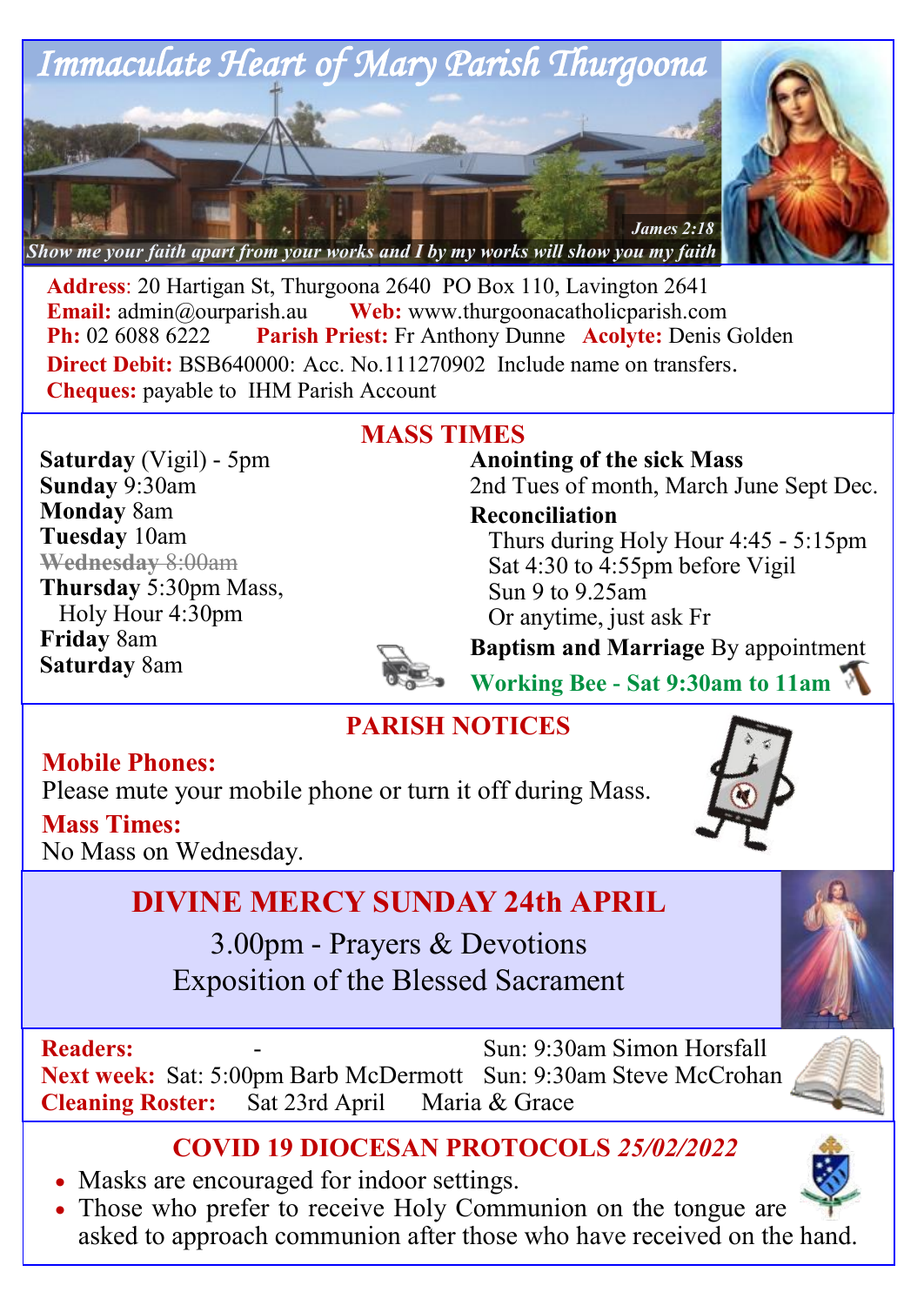

Peter addressed Cornelius and his household: 'You must have heard about the recent happenings in Judaea; about Jesus of Nazareth and how he began in Galilee, after John had been preaching baptism. God had anointed him with the Holy Spirit and with power, and because God was with him, Jesus went about doing good and curing all who had fallen into the power of the devil.

Now I, and those with me, can witness to everything he did throughout the countryside of Judaea and in Jerusalem itself: and also to the fact that they killed him by hanging him on a tree, yet three days afterwards God raised him to life and allowed him to be seen, not by the whole people but only by certain witnesses God had chosen beforehand. Now we are those witnesses – we have eaten and drunk with him after his resurrection from the dead – and he has ordered us to proclaim this to his people and to tell them that God has appointed him to judge everyone, alive or dead. It is to him that all the prophets bear this witness: that all who believe in Jesus will have their sins forgiven through his name.'

### **Responsorial Psalm Psalm 117:1-2,16-17,22-23**

This is the day the Lord has made; let us rejoice and be glad.

### **Second reading Colossians 3:1-4**

Since you have been brought back to true life with Christ, you must look for the things that are in heaven, where Christ is, sitting at God's right hand.

Let your thoughts be on heavenly things, not on the things that are on the earth, because you have died, and now the life you have is hidden with Christ in God. But when Christ is revealed – and he is your life – you too will be revealed in all your glory with him.

### **Easter Sequence**

Christians, to the Paschal Victim offer sacrifice and praise.

The sheep are ransomed by the Lamb; and Christ, the undefiled, hath sinners to his Father reconciled.

Death with life contended: combat strangely ended!

Life's own Champion, slain, yet lives to reign.

Tell us, Mary: say what thou didst see upon the way.

The tomb the Living did enclose;

I saw Christ's glory as he rose! The angels there attesting; shroud with graveclothes resting. Christ, my hope, has risen: he goes before you into Galilee. That Christ is truly risen from the dead we know.

Victorious king, thy mercy show!

### **Gospel Acclamation 1 Corinthians 5:7-8**

Alleluia, alleluia! Christ has become our paschal sacrifice; let us feast with joy in the Lord. Alleluia!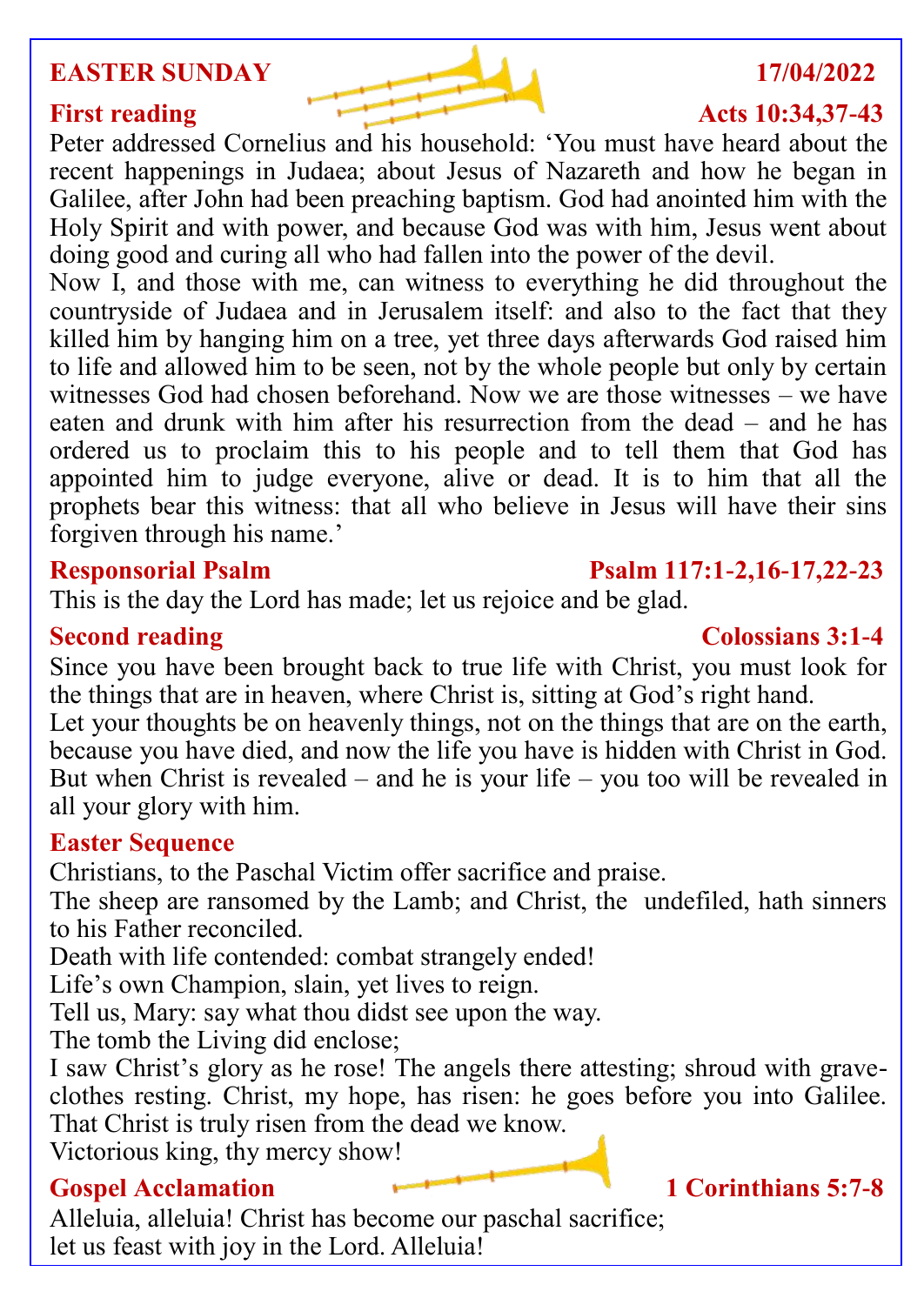### **Gospel Luke 24:1-12**

On the first day of the week, at the first sign of dawn, they went to the tomb with the spices they had prepared. They found that the stone had been rolled away from the tomb, but on entering discovered that the body of the Lord Jesus was not there. As they stood there not knowing what to think, two men in brilliant clothes suddenly appeared at their side. Terrified, the women lowered their eyes. But the two men said to them, 'Why look among the dead for someone who is alive? He is not here; he has risen. Remember what he told you when he was still in Galilee: that the Son of Man had to be handed over into the power of sinful men and be crucified, and rise again on the third day?' And they remembered his words.

When the women returned from the tomb they told all this to the Eleven and to all the others. The women were Mary of Magdala, Joanna, and Mary the mother of James. The other women with them also told the apostles, but this story of theirs seemed pure nonsense, and they did not believe them.

Peter, however, went running to the tomb. He bent down and saw the binding cloths but nothing else; he then went back home, amazed at what had happened.

### **Prayers of the Faithfull:**

**For our sick,** Sam Courtella, Gloria Maclean, Wendy Mills, Steve Drage, John Dunne, Katerie Byrnes, Jackson Davis, Mathew Dix, Seamus Clancy, Carmel Baker and Laurie Evans.

We pray to the Lord. **R.** Lord hear our prayer.

**For our recently departed,** Garry Rake and those who's anniversaries occur at this time including Paul Fowles, Jack Evens, Christopher Eades and Richard Bartosik.

We pray to the Lord. **R.** Lord hear our prayer.

### **Communion Antiphon 1 Cor 5: 7-8**

Christ our Passover has been sacrificed, alleluia; therefore let us keep the feast with the unleavened bread of purity and truth, alleluia, alleluia. *universalis.com*

# **Jesus is Risen – The Empty Tomb**

*Fr John McKinnon - Diocese of Ballarat.*

In the short interval between Jesus' death and the beginning of the Sabbath, the women had prepared spices and ointments with which to anoint the dead body of Jesus. Either they simply had not thought so far ahead in the confusion of Friday's events, or they did not expect that Pilate would release the body for burial. At least, they had observed closely where the tomb was situated and were ready to perform their ministry without interruption and in peace once the Sabbath was over. Like all the other disciples, they were not anticipating resurrection. Anointing Jesus'